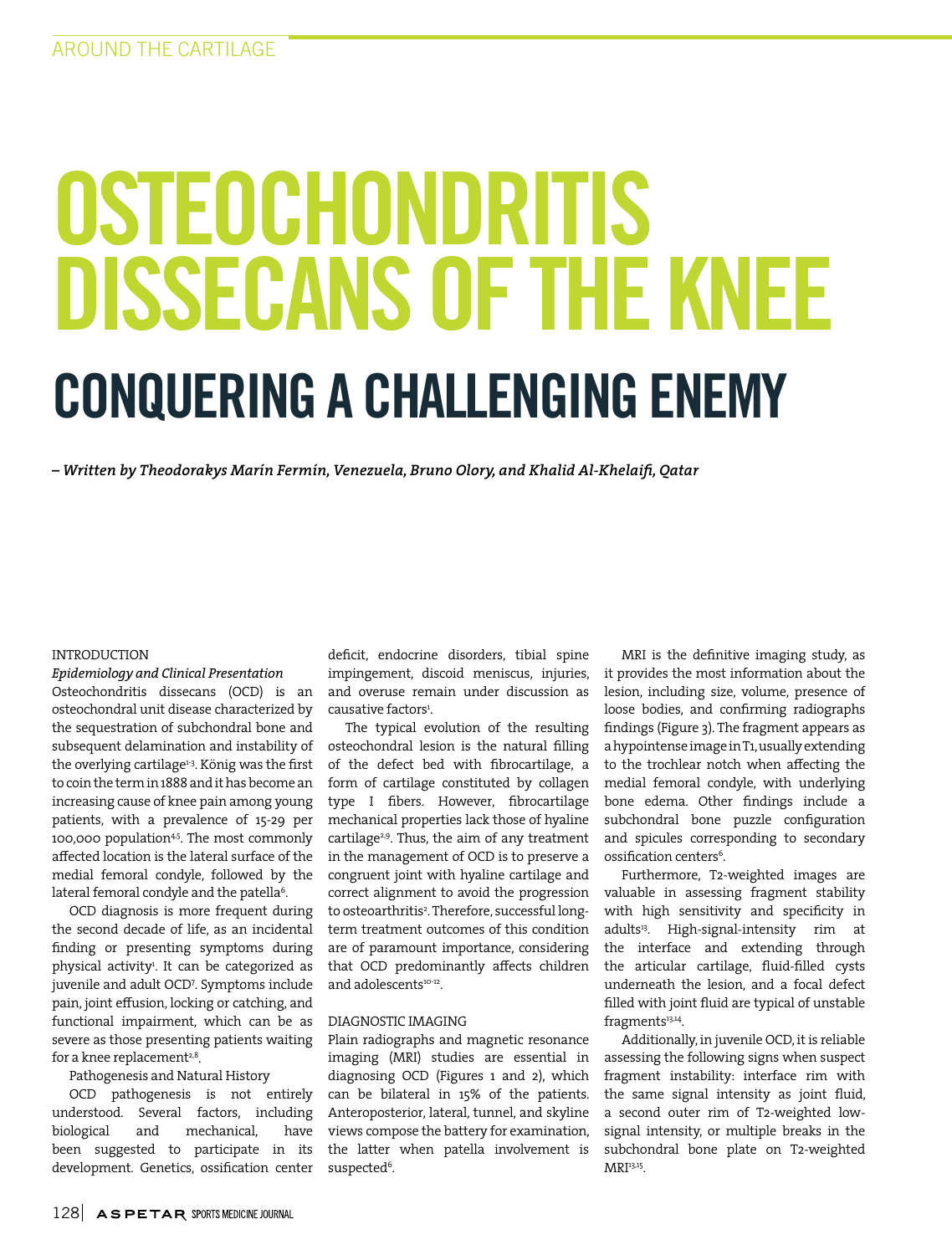#### CONSERVATIVE MANAGEMENT: THE FIRST-LINE TREATMENT OF STABLE LESIONS

Conservative management remains the first-line treatment for small and stable lesions in young patients. Patient education about disease behavior is of paramount importance, and counseling on the importance of restricting sporting activities<sup>16</sup>.

Conservative treatment traditionally consists of activity restriction with or without weight-bearing or immobilization, therapeutic strengthening exercises, and modalities such as external shockwave therapy<sup>16</sup>. A systematic review by Andriolo et al<sup>16</sup> revealed an overall healing rate of 61.4% in patients undergoing conservative treatment. However, high variability among the included studies was noted. They also identified several risk factors that potentially contraindicate conservative treatment, like larger lesion size, more severe stages, skeletal maturity, and older age, as well as the presence of joint effusion or locking. Moreover, according to their findings, the only restriction of sports and strenuous activities seems advantageous over further limitations.

It is advisable to limit running, jumping, squatting, or activities with repetitive and compressive stress on the affected knee until symptoms relief and imaging alterations show healing progress<sup>16</sup>.

#### SURGICAL TREATMENT OPTIONS: AN INSIGHT TO THE ARMAMENTARIUM

Surgical treatment is the preferred approach for symptomatic lesions presenting with joint effusion and locking or catching of the knee<sup>2</sup>. The size and depth of the lesion, patient's age, activity level, and the presence of degenerative changes play a vital role in the decision-making<sup>2,17</sup>.

Figure 1: AP X-ray of the knee a skeletally immature patient with a displaced osteochondritis dissecans lesion on the lateral femoral condyle.

Figure 2: AP X-ray of a typical lesion of osteochondritis dissecans in a teenager with closed physis on the medial femoral condyle.

**Figure 3:** Magnetic resonance imaging sagittal view of a patient with a big and unstable osteochondritis dissecans lesion.



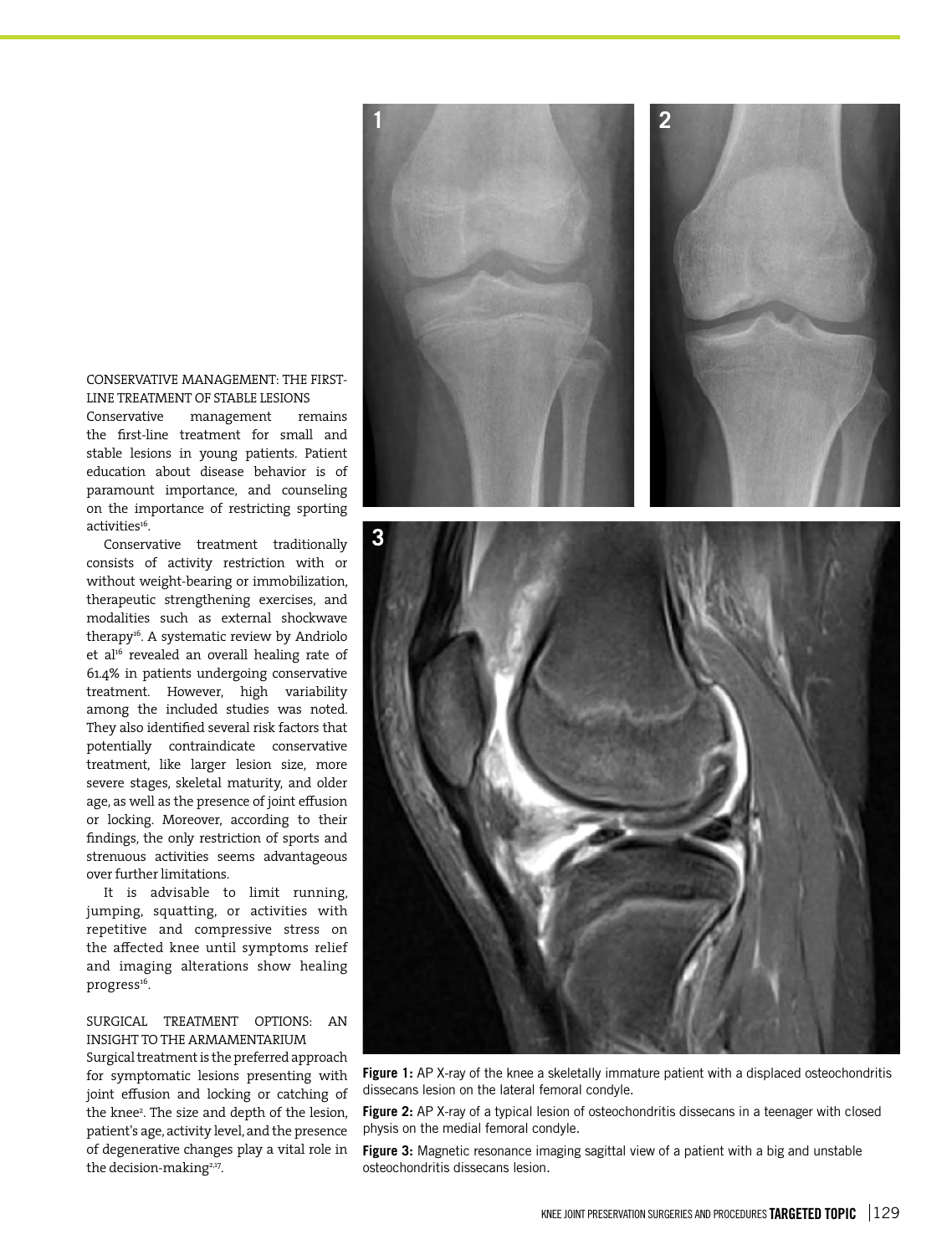Also, lesions with a higher odd for developing osteoarthritis should be considered individually<sup>10</sup>. The risk is notably higher in those lesions where incongruity is present, such as type III and IV lesions, according to the International Cartilage Regeneration and Joint Preservation Society  $(ICRS)$  (Table  $1)^{2,18}$ .

#### *Surgical Procedures* Drilling

Drilling is advisable for stable lesions that failed conservative treatment and OCD ICRS grade I and II lesions<sup>19</sup>. This procedure aims to create bone channels that allow healing of the osteochondral unit above it $^6$ . There are two techniques, trans-articular and retro-articular drilling. Both methods are satisfactory and have shown good results20,21. Kirschner wires can be used for this purpose (Figure 4), with a suggested depth ranging from 18 to 20 mm, if transarticular. Fluoroscopic control during the procedure is recommended in skeletally immature patients. Postoperatively, nonweight bearing is advisable for 4 to 6 weeks

| TABLE 1 |                                                                                                    |
|---------|----------------------------------------------------------------------------------------------------|
| Grade   | Description                                                                                        |
|         | Stable lesions with a continuous but softened area covered by<br>intact cartilage.                 |
| II      | Lesions with partial discontinuity that are stable when probed.                                    |
| HІ      | Lesions with a complete discontinuity that are not yet dislocated<br>("dead in situ").             |
| IV      | Empty defects as well as defects with a dislocated fragment or a<br>loose fragment within the bed. |

**Table 1:** The International Cartilage Regeneration and Joint Preservation Society osteochondritis dissecans lesion classification<sup>18</sup>.

and should be followed by plain radiographs. With proper rehabilitation, patients can go back to normal sports activities within 4 to  $6$  months post-operatively $\delta$ .

#### Fragment Fixation

Fixation is the first surgical option for osteochondral fragments that are unstable

or loose6 . It has the potential to restore the native cartilage surface and can be performed open or arthroscopically with stimulation of the defect bed<sup>2</sup>. After assessing the stability of the lesion and confirming its instability, it is critical to debride the subchondral bone underneath the fragment (Figure 5). Moreover, if the





**Figure 4:** Trans-articular drilling of a stable lesion after careful arthroscopic examination and assessment of the stability of the diseased osteochondral unit.

**Figure 5:** Arthroscopic examination of ICRS grade III lesion and introducing a shaver just below the diseased osteochondral unit to debride the fibrous tissue until bleeding bone.

**Figure 6:** Intra-operative fluoroscopy showing the fixation of the fragment with two metallic headless screws.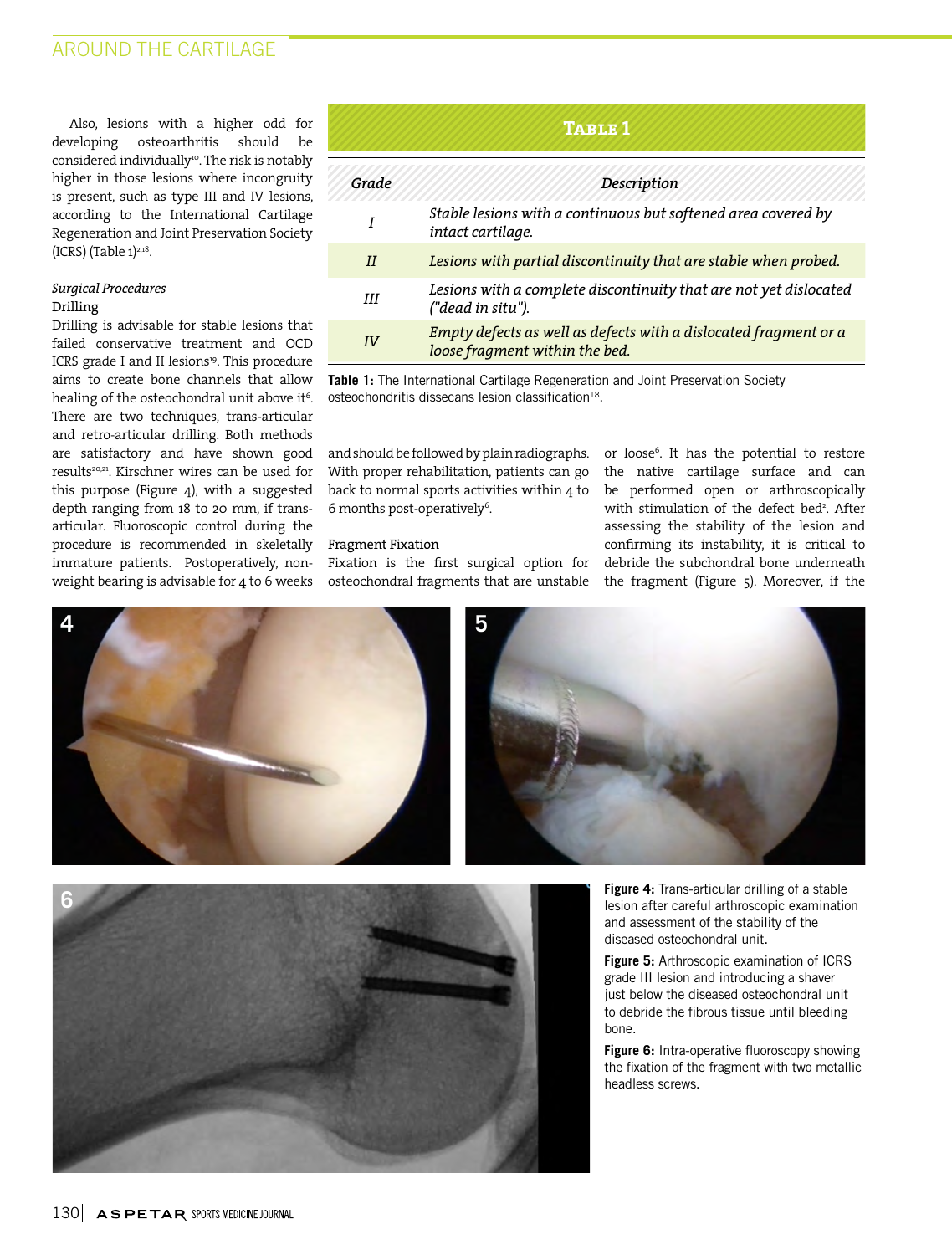subchondral bone is scarce, it is essential to bone graft the void previous to reduction and fixation of the lesion<sup>6</sup>.

There are several available implants for this purpose, including headless screws, bioabsorbable pins, or nails<sup>2</sup>. Osteochondral autograft plugs harvested from non-weight bearing areas are also among the options to fix the unstable fragment. Several studies have shown the benefit of bioabsorbable and metallic screws (Figure  $6$ )<sup>22,23</sup>. Among the advantages of bioabsorbable screws is that the patient does not need further surgery for hardware removal. Correspondingly, the metallic headless screws allow a better and rigid fixation for the fragment, leading to a higher healing rate (Figures 7 to 10). The patient post-operatively will be nonweight bearing for two months, and if the osteochondral fragment was fixed with a metallic screw, the patient is expected to need another surgery for its removal<sup>6</sup>.

According to a systematic review by Leland et al<sup>24</sup>, the rate of radiographic healing after fixation in adult OCD ranges from 67%- 100%, with satisfactory improvements in Lysholm and IKDC scores. Although, the quality of literature addressing the fragment healing ability in skeletally mature patients remains scarce.

Reoperations are common complications, accounting for up to 44% of loose body removal. Chondral revision and unplanned removal of hardware are also common causes for reoperations<sup>2</sup>.

#### *Restorative Procedures*

Restorative procedures are indicated when the reparative procedures fail or if the osteochondral unit is not repairable from the start. They depend on the size and location of the diseased cartilage.

#### Osteochondral Autograft Transplant (OAT) and Mosaicplasty

In OAT, a mature hyaline cartilage local graft is harvested from a non-weight bearing area of the knee and transplanted, providing immediate coverage of the defect area open or arthroscopically. Similarly, in mosaicplasty, many smaller osteochondral grafts are transplanted to fill a cartilage defect<sup>25</sup>.

Both techniques have been widely<br>studied and implemented, vielding and implemented, yielding satisfactory results, especially for OAT. However, as mosaicplasty has been used to treat larger defects, both are not amenable for comparison<sup>26</sup>. It is essential to point out that the reproduction of curved cartilage areas can be challenging, and thus, such procedures should be done by experienced surgeons<sup>27</sup>. Additionally, concerns exist regarding mosaicplasty as the spaces between graft plugs are filled with fibrocartilage<sup>28</sup>.

Medium- and long-term results are satisfactory, particularly when patient selection is driven appropriately<sup>2</sup>. Active young males (< 40 years old) with cartilage defects < 3cm² have shown to have the best outcomes<sup>29</sup>.

#### Autologous Matrix-Induced Chondrogenesis (AMIC)

AMIC is a bone marrow-stimulation augmentation procedure in which a scaffold concentrates and distributes the migrating cells, improving the healing of the cartilage defect<sup>2,6</sup>. Randomized controlled trials have demonstrated AMIC to have similar clinical results as bone marrow stimulation alone at a year. However, AMIC results are maintained up to 5-year follow-up with a superior filling of the defect and quantity of hyaline cartilage and only 7% failure compared to 66% in the microfracture group30,31.

Scaffold versatility lies in the possibility to treat lesions with different sizes and shapes and the lack of need for highly specialized laboratory settings, standing out as a single-stage procedure2 . Furthermore, newer techniques remove the need to violate the subchondral bone in the form of bone marrow aspirate concentrate<sup>32</sup>.

#### Autologous Chondrocyte Implantation (ACI) and Matrix-Assisted Autologous Chondrocyte Implantation (MACI)

ACI has shown good clinical results and better durability when compared to microfractures<sup>17</sup>. It is a two-stage procedure in which chondrocytes are harvested from a local non-weight bearing zone of the knee and cultured in highly specialized laboratories for a second procedure involving its implantation in the lesion site with or without a scaffold<sup>17</sup>.

## *Conservative management remains the first-line treatment for small and stable lesions.*

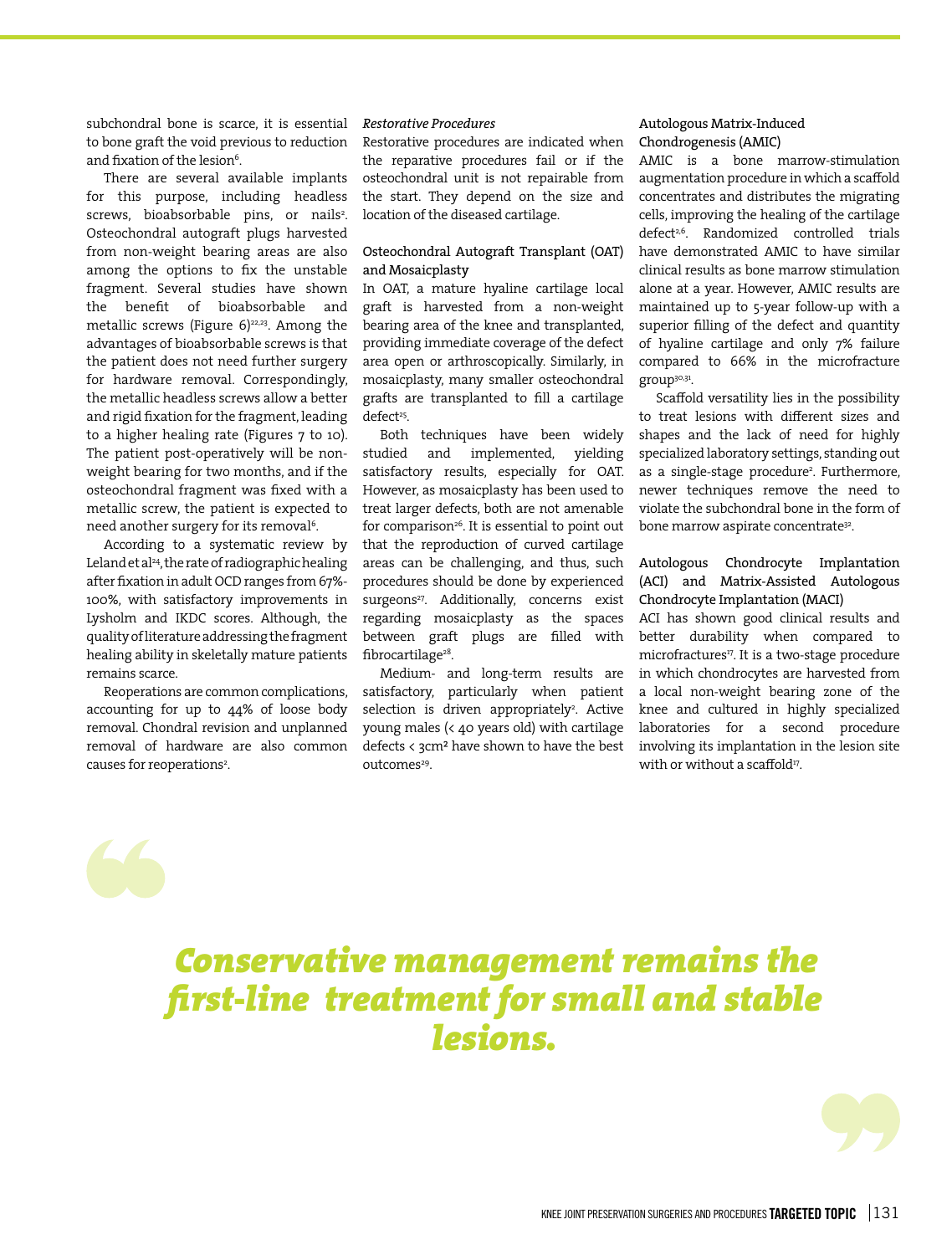### AROUND THE CARTILAGE

The characteristics of the new cartilage have been reported to be better than those observed in other bone marrow stimulation<br>procedures<sup>33</sup>. Techniques involving procedures<sup>33</sup>. chondrocyte implantation are the preferred method of choice in treating ICRS grade IV full-thickness cartilage injuries and those involving subchondral bone. The latter may benefit from bone grafting and double-layer

implementation, the so-called sandwich technique34.

In a systematic review by Sacolick et al<sup>17</sup> comprising nine studies, they found that patient-reported outcomes after ACI in OCD were significantly better, with negligible complication and failure rates. The lesion size and age of the patient revealed contrasting differences. Outcomes were

better in the young population undergoing surgery, contrasting to adults, where surgery was the preferred approach with less satisfactory results.

Costs of restorative procedures are still their main limitation; despite the gathered evidence, its widespread implementation has not been feasible35-37. Nevertheless, technical developments have allowed



**Figure 7:** Intra-operative arthroscopic view of a full-thickness lesion at the femoral condyle.



**Figure 8:** Intra-operative arthroscopic picture showing the detached fragment.



Figure 9: Intra-operative arthroscopic fixation of the detachment fragment to its bed after debridement with two metallic screws.

**Figure 10:** X-ray showing screws' position just below the open physis in a skeletally immature patient.